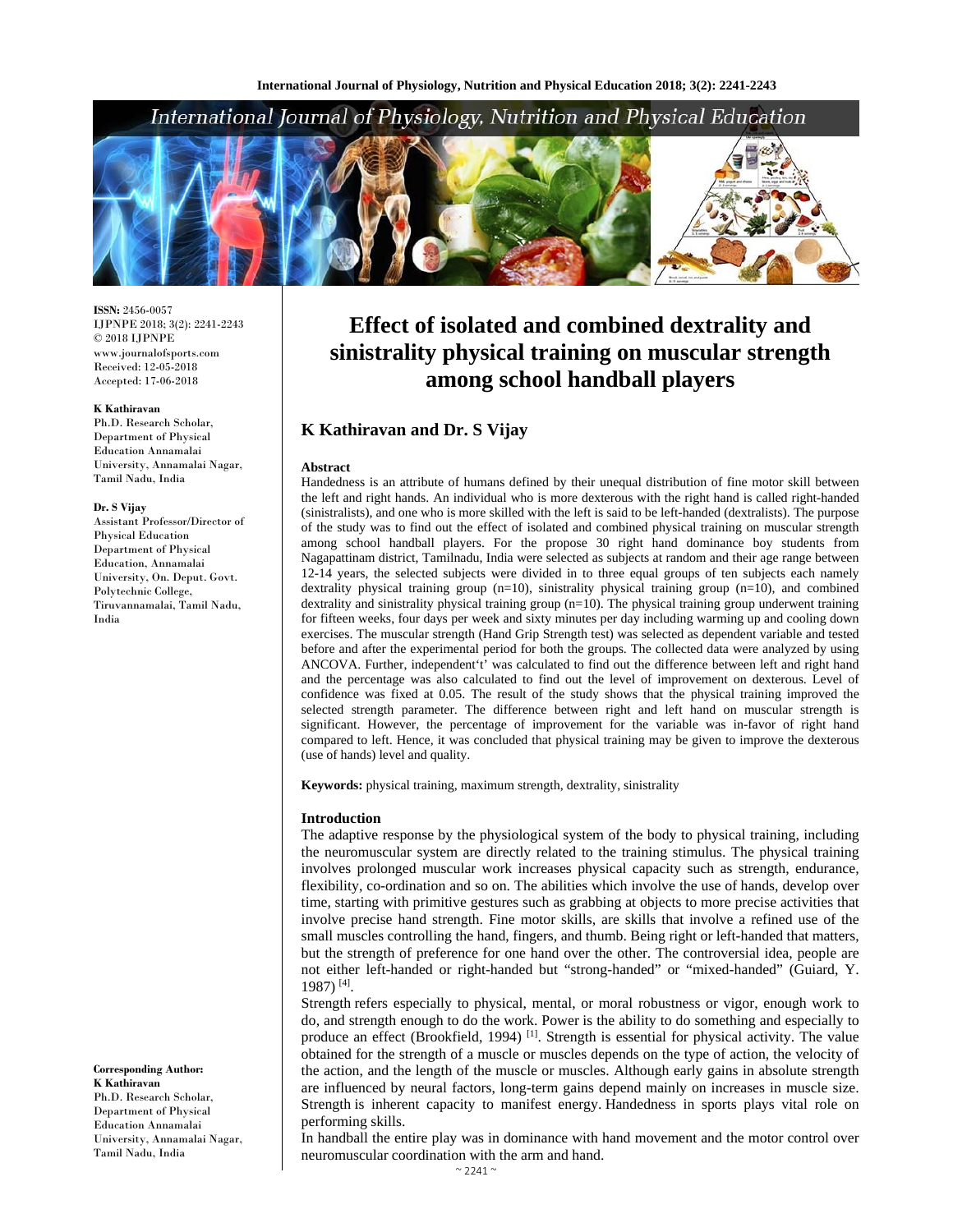International Journal of Physiology, Nutrition and Physical Education

Handedness is an attribute of humans defined by their unequal distribution of fine motor skill between the left and right hands. An individual who is more dexterous with the right hand is called right-handed (sinistralists), and one who is more skilled with the left is said to be left-handed (dextralists). Minorities of people are equally skilled with both hands, and are termed ambidextrous (Kabbash, P, 1994) [5].

# **Methodology**

For the propose 30 right hand dominance boy students from Nagappatinam district, Tamilnadu, India were selected as subjects at random and their age range between 12-14 years, the selected subjects were divided in to three equal groups of ten subjects each namely dextrality physical training group  $(n=10)$ , sinistrality physical training group  $(n=10)$ , and combined dextrality and sinistrality physical training group (n=10). The physical training group underwent training on Bouncing the basketball (right and Left hand alternatively), Wall Catching the ball (right and Left hand alternatively), Ball juggling (right to left hand), Ball juggling (left to right hand), Pec dec (right and Left hand simultaneously) and Arm pullover(right and Left hand alternatively) as physical training, for fifteen weeks, four days per week and sixty minutes per day including warming up and cooling down exercises. The muscular strength (Hand Grip Strength test) was selected as dependent variable and tested before and after the experimental period for both the groups. The collected data were analyzed by using ANCOVA. Further, independent 't' was calculated to find out the difference between left and right hand and the percentage was also calculated to find out the level of improvement on dexterous. Level of confidence was fixed at 0.05.

# **Results**

**Table 1**: Independent 't' test between pretest and posttest data of muscular strength among under – 14 boys

| Group                        | <b>Test</b> | Mean  | <b>SD</b> | df | 't' Ration |      | <b>P-Value</b>   Magnitude of improvement in % |  |  |
|------------------------------|-------------|-------|-----------|----|------------|------|------------------------------------------------|--|--|
| Dextrality                   | Pre         | 27.40 | 0.70      | 18 | $12.28*$   | 0.00 | 12.77%                                         |  |  |
|                              | Post        | 30.90 | 0.57      |    |            |      |                                                |  |  |
| Sinistrality                 | Pre         | 27.70 | 0.48      | 18 | 7.18*      | 0.00 | 7.58%                                          |  |  |
|                              | Post        | 29.80 | 0.79      |    |            |      |                                                |  |  |
| Ambidexterity (Dextrality)   | Pre         | 27.30 | 0.82      | 18 | 13.99*     | 0.00 | 15.75%                                         |  |  |
|                              | Post        | 31.60 | 0.52      |    |            |      |                                                |  |  |
| Ambidexterity (Sinistrality) | Pre         | 23.20 | 0.92      | 18 | 7.78*      | 0.00 | 12.50%                                         |  |  |
|                              | Post        | 6.10  | 0.74      |    |            |      |                                                |  |  |

\*Significant at 0.05 levels.

The table value for df 18 is 1.73 at 0.05 level of confidence

Table 2: Analysis of covariance of pretest and post test data on isolated and combined dextrality muscular strength among under – 14 handball players

| <b>Test</b>                                                      |  | <b>Isolated Dextrality Group</b> | <b>Combined Dextrality Group</b> | <b>SOV</b> | SS           | df    | <b>MS</b> | 'F' Ratio |
|------------------------------------------------------------------|--|----------------------------------|----------------------------------|------------|--------------|-------|-----------|-----------|
| $\cdots$<br>Adjusted<br>Mean<br>$\pm$ Test<br>$P_{\text{OSt}}$ . |  | 30.89                            | 31.60                            | ്          | .546<br>ر. ۔ |       | 2.546     | $8.559*$  |
|                                                                  |  |                                  | W                                | 5.056      |              | 0.297 |           |           |

\* Significant at .05 level of confidence.

(The table values required for significance at .05 level of confidence for 1 and 17 is d 4.45 respectively).

**Table 3:** Analysis of covariance of pretest and post test data on isolated and combined sinistrality muscular strength among under – 14 handball players

|                      | Test<br>d Sinistrality Group<br>Isolated |       | $\sim$<br>l Sinistrality (<br>Group<br>.'ombined | <b>SOV</b> | SS             | df MS | 'F' Ratio |
|----------------------|------------------------------------------|-------|--------------------------------------------------|------------|----------------|-------|-----------|
| $\cdots$<br>Adıusted | Mean                                     | 28.59 | 27.306                                           | -          | $\sim$<br>v. 1 | 0.73  | 1.598     |
| Test<br>Post.        |                                          |       | $\mathbf{W}$                                     | 7710<br>∸  | 0.45           |       |           |

\* Significant at .05 level of confidence.

(The table values required for significance at .05 level of confidence for 1 and 17 is d 4.45 respectively).

The table II shows that there was a significant difference between the adjusted posttest means of isolated dextrality physical training group and combined dextrality physical training group on muscular strength. Therefore, the isolated and combined dextrality physical training indicates the different. The table III shows that there was a significant difference between the adjusted posttest means of isolated sinistrality physical training group and combined sinistrality physical training group on muscular strength. Therefore, the isolated and combined sinistrality physical training indicates the similar advance. To find out the improvement on dexterous level, independent 't' ratio was calculated with the magnitude of improvement(%).

 The result of the 't' shows, significant difference between pretest and posttest mean on reaction speed. The magnitude of improvement was higher for right hand when compared to left hand on muscular strength. Hence, it was concluded that the

selected physical training improves the dexterous level.



**Fig 1:** Shows pretest and Prottest